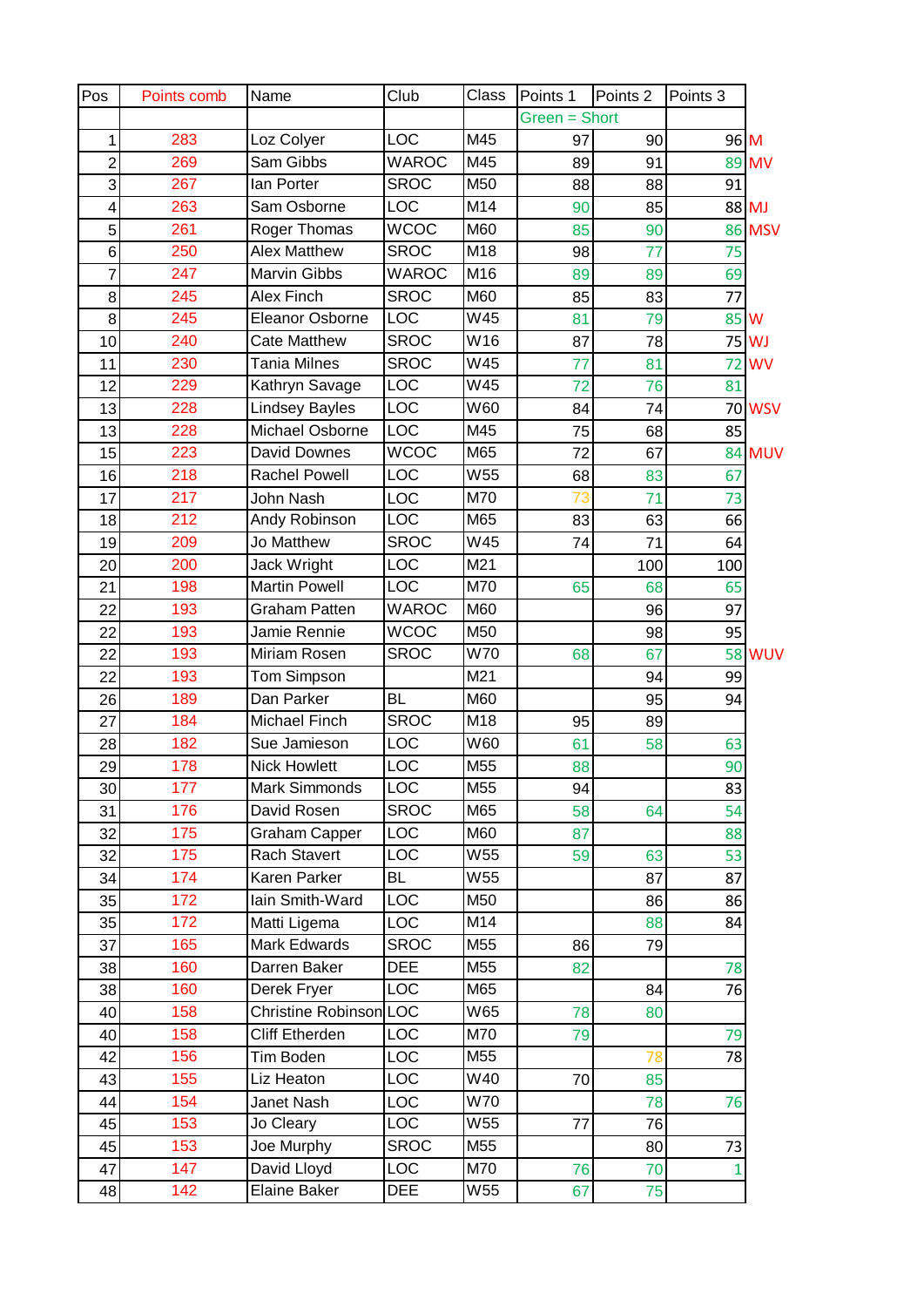| 48 | 142 | <b>Hazel Gibbs</b>       | LOC          | W70 | 70  | 72 |              |
|----|-----|--------------------------|--------------|-----|-----|----|--------------|
| 50 | 140 | Sian Calow               | <b>SROC</b>  | W60 |     | 69 | 71           |
| 51 | 139 | Kevan Latham             | <b>SELOC</b> | M65 |     | 65 | 74           |
| 52 | 138 | <b>Isobel Williamson</b> | LOC          | W70 | 74  |    | 64           |
| 53 | 138 | Jane Ligema              | LOC          | W55 |     | 70 | 68           |
| 54 | 136 | Jamie Boden              |              | M21 |     | 64 | 72           |
| 55 | 134 | <b>Mark Collins</b>      | <b>DFOK</b>  | M60 |     | 73 | 61           |
| 56 | 132 | David Corp               | LOC          | M70 |     | 66 | 66           |
| 57 | 130 | <b>Gill Browne</b>       | <b>LOC</b>   | W65 |     | 73 | 57           |
| 58 | 128 | Alison Hooper            | <b>LOC</b>   | W45 | 66  | 1  | 61           |
| 58 | 128 | <b>Richard Bartlett</b>  | <b>LOC</b>   | M65 |     | 66 | 62           |
| 60 | 100 | Finlay Johnson           | <b>SROC</b>  | M20 | 100 |    |              |
| 61 | 99  | <b>Charlie Rennie</b>    | <b>WCOC</b>  | M20 |     | 99 |              |
| 61 | 99  | <b>Matthew Rooke</b>     | LOC          | M35 | 99  |    |              |
| 63 | 98  | Joe Hudd                 | <b>WCOC</b>  | M20 |     |    | 98           |
| 64 | 97  | <b>Philip Rutter</b>     | <b>SROC</b>  | M21 |     | 97 |              |
| 65 | 96  | Sarah Atkinson           | LOC          | W35 | 96  |    |              |
| 66 | 93  | Alan Irving              | <b>WCOC</b>  | M55 |     |    | 93           |
| 66 | 93  | <b>Andrew Nash</b>       | SOC          | M45 |     | 93 |              |
| 66 | 93  | <b>Ellie Simmonds</b>    | LOC          | W20 | 93  |    |              |
| 69 | 92  | Dominic Wathey           | <b>MDOC</b>  | M18 | 92  |    |              |
| 69 | 92  | lan Cumpstey             | <b>BL</b>    | M45 |     | 92 |              |
| 69 | 92  | Peter Scott              | LOC          | M18 |     |    | 92           |
| 72 | 91  | Chris Heppenstall        | LOC          | M40 | 91  |    |              |
| 73 | 90  | Daniel Johnson           |              | M35 |     |    | 90           |
| 73 | 90  | <b>Matthew Horne</b>     | LOC          | M20 | 90  |    |              |
| 75 | 89  | <b>Derek Ratcliffe</b>   | <b>LOC</b>   | M65 |     |    | 89           |
| 75 | 89  | Mike Hooper              | LOC          | M50 | 1   | 1  | 87           |
| 77 | 87  | Kathryn Evans            | <b>WAROC</b> | W40 |     | 87 |              |
| 78 | 86  | <b>Chris Roberts</b>     | <b>SROC</b>  | M65 |     | 86 |              |
| 78 | 86  | Deb Murrell              | <b>SROC</b>  | W55 | 86  |    |              |
| 80 | 84  | Ben Todhunter            | <b>SROC</b>  | M14 |     | 84 |              |
| 80 | 84  | Louise Dunn              | LOC          | W60 | 84  |    |              |
| 82 | 83  | Clive Wilson             | <b>SYO</b>   | M65 | 83  |    |              |
| 82 | 83  | <b>Richard Tiley</b>     | LOC          | M60 |     |    | 83           |
| 84 | 82  | Amelia Thompson          | <b>LOC</b>   | W16 |     |    | 82           |
| 84 | 82  | Anne Burbidge            | <b>WCOC</b>  | W60 |     | 82 |              |
| 84 | 82  | Herbie Ashworth          | <b>WCOC</b>  | M18 | 82  |    |              |
| 84 | 82  | Laura Brown              | LOC          | W18 |     |    | 82           |
| 84 | 82  | Victoria Thompson        |              | W21 |     | 82 |              |
| 89 | 81  | <b>Andrew Smith</b>      | LOC          | M75 | 80  |    | $\mathbf{1}$ |
| 89 | 81  | <b>Bryony Halcrow</b>    |              | W21 |     |    | 81           |
| 89 | 81  | James Todhunter          | <b>SROC</b>  | M40 |     | 81 |              |
| 89 | 81  | Roger Lewis              | SYO          | M45 | 81  |    |              |
| 93 | 80  | Alice Fellbaum           |              | W21 |     |    | 80           |
| 93 | 80  | Mark Scaife              | <b>LOC</b>   | M50 |     |    | 80           |
| 93 | 80  | Scott Ashworth           | <b>WCOC</b>  | M45 | 80  |    |              |
| 96 | 79  | Julia Laverack           | <b>WAROC</b> | W60 | 79  |    |              |
| 96 | 79  | Will Reed & Gary Lingard |              | M35 |     |    | 79           |
| 98 | 78  | Lynne Thomas             | <b>WCOC</b>  | W50 | 78  |    |              |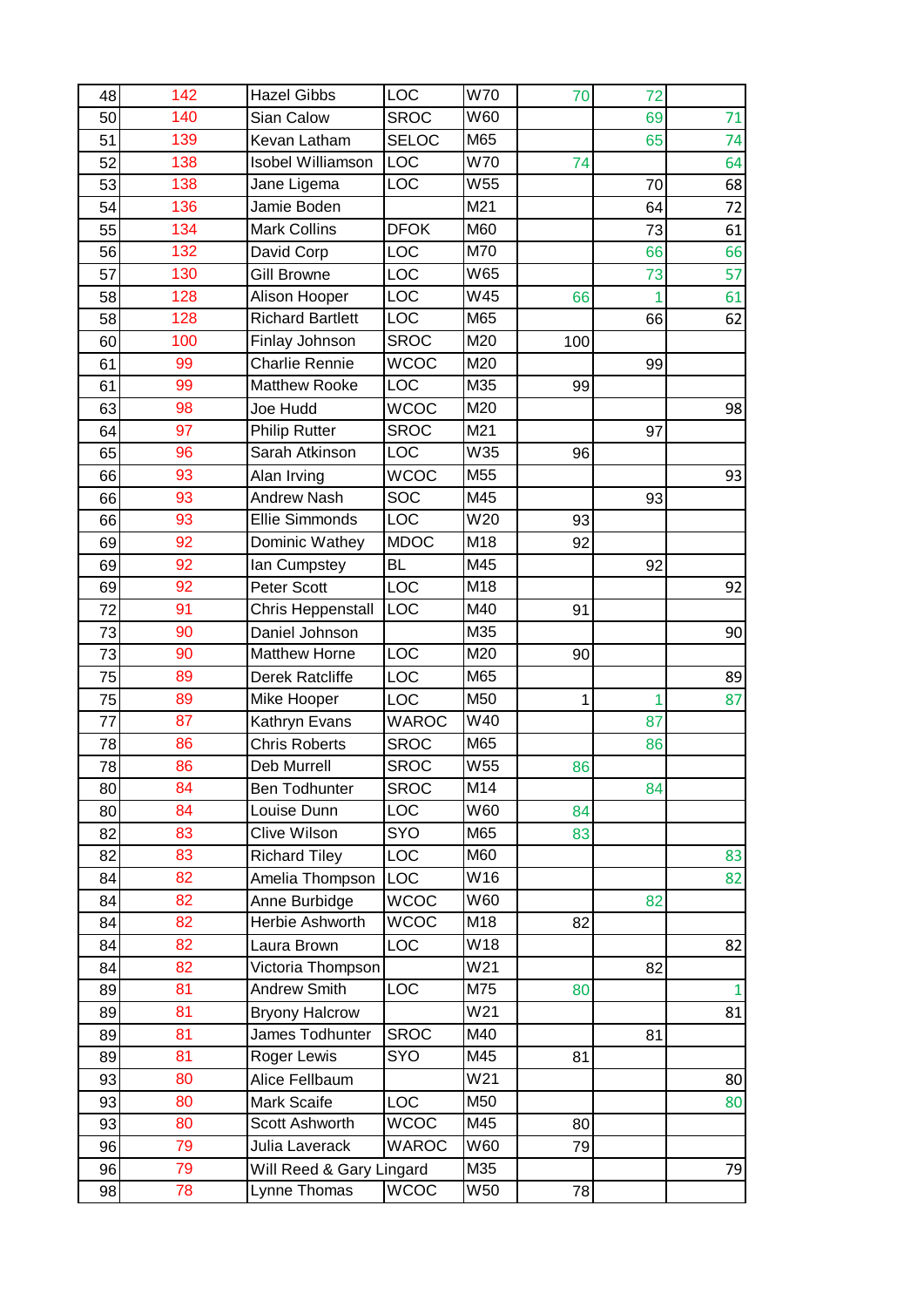| 99  | 77             | <b>Richard Wilson</b> | <b>AIRE</b>      | M65             |    | 77 |              |
|-----|----------------|-----------------------|------------------|-----------------|----|----|--------------|
| 99  | 77             | Roger Smith           | LOC              | M70             |    |    | 77           |
| 101 | 76             | Fergus Jackson        | $\overline{LOC}$ | M21             | 76 |    |              |
| 102 | 75             | Gary Flynn            | LOC              | M21             | 75 |    |              |
| 102 | 75             | <b>Isabel Berry</b>   | <b>BL</b>        | W40             |    | 75 |              |
| 104 | 74             | Anna Lister           | LOC              | W21             |    |    | 74           |
| 104 | 74             | Keith Henderson       | <b>WIM</b>       | M80             |    | 74 |              |
| 106 | 73             | <b>Becky Shelford</b> | LOC              | W21             | 73 |    |              |
| 106 | 73             | John Lebeter          | <b>CLARO</b>     | M65             | 73 |    |              |
| 108 | 72             | Rebekah Beadle        | LOC              | W <sub>55</sub> | 71 |    | $\mathbf{1}$ |
| 108 | 72             | Steve Kruger          | LOC              | M60             |    | 72 |              |
| 110 | 71             | David Jackson         | LOC              | M55             | 71 |    |              |
| 110 | 71             | Julian Lailey         | <b>SROC</b>      | M75             |    |    | 70           |
| 110 | 71             | Rowena Browne         | <b>SROC</b>      | W60             |    |    | 71           |
| 113 | 69             | Keith Belsey          | <b>SN</b>        | M55             |    |    | 69           |
| 113 | 69             | Myrtle Ashworth       | <b>WCOC</b>      | W16             | 69 |    |              |
| 113 | 69             | Rachel Platt          | LOC              | W35             | 69 |    |              |
| 113 | 69             | <b>Steve Bell</b>     | LOC              | M55             |    | 69 |              |
| 117 | 68             | <b>Bob Gibbs</b>      | LOC              | M70             |    |    | 68           |
| 118 | 67             | Jerry Purkis          | LOC              | M65             | 67 |    |              |
| 118 | 67             | Lorna Ligema          | LOC              | W21             |    |    | 67           |
| 120 | 66             | Andrew Leedham        | LOC              | M55             | 66 |    |              |
| 121 | 65             | <b>Bob Dredge</b>     | <b>WCOC</b>      | M70             |    |    | 65           |
| 121 | 65             | <b>Graham Farley</b>  | LOC              | M60             |    | 65 |              |
| 121 | 65             | Karen Saunders        | LOC              | W <sub>55</sub> | 65 |    |              |
| 124 | 64             | Deyna Hirst           | LOC              | W55             | 64 |    |              |
| 125 | 63             | Rowan Purkis          | LOC              | W65             | 63 |    |              |
| 125 | 63             | Selwyn Wright         | LOC              | M65             |    |    | 63           |
| 127 | 62             | David Hanstock        | <b>BOK</b>       | M65             |    |    | 62           |
| 127 | 62             | Pauline Wilson        | SYO              | W70             | 62 |    |              |
| 127 | 62             | <b>Ted McDonald</b>   | <b>BOK</b>       | M75             |    | 62 |              |
| 130 | 61             | <b>Carol McNeill</b>  | LOC              | W75             | 60 |    | 1            |
| 130 | 61             | Joan Cumpstey         | <b>BL</b>        | W70             |    | 61 |              |
| 130 | 61             | Julie Collins         | <b>DFOK</b>      | W60             |    | 1  | 60           |
| 133 | 60             | Ellie Todhunter       | <b>SROC</b>      | W14             |    | 60 |              |
| 134 | 59             | Cath Lee              | LOC              | W60             |    | 59 |              |
| 134 | 59             | Tony Wagg             | <b>MDOC</b>      | M75             |    |    | 59           |
| 136 | 57             | Evelyn Morgan         | LOC              | W70             | 57 |    |              |
| 137 | 56             | Fiona Hanstock        | <b>BOK</b>       | W65             |    |    | 56           |
| 137 | 56             | <b>Tess Gibbs</b>     | <b>IND</b>       | W12             | 56 |    |              |
| 139 | 55             | Ann Smith             | LOC              | W70             |    |    | 55           |
| 140 | 52             | Alan Heppenstall      | LOC              | M80             |    |    | 52           |
| 141 | 51             | Joanna Belsey         | SN               | W55             |    |    | 51           |
| 142 | $\overline{2}$ | Julie Gardner         | LOC              | W60             | 1  | 1  |              |
| 143 | 1              | Anne Wilson           | <b>AIRE</b>      | W70             |    |    |              |
| 143 | 1              | Charles Weir          | <b>BL</b>        | M60             |    |    |              |
| 143 | 1              | Chris Plumpton        | LOC              | M60             | 1  |    |              |
| 143 | 1              | George Rennie         | <b>WCOC</b>      | M14             |    | 1  |              |
| 143 | 1              | Jane Venet            | LOC              | W65             |    | 1  |              |
| 143 | 1              | Lesley Wornham        | <b>WCOC</b>      | W65             |    | 1  |              |